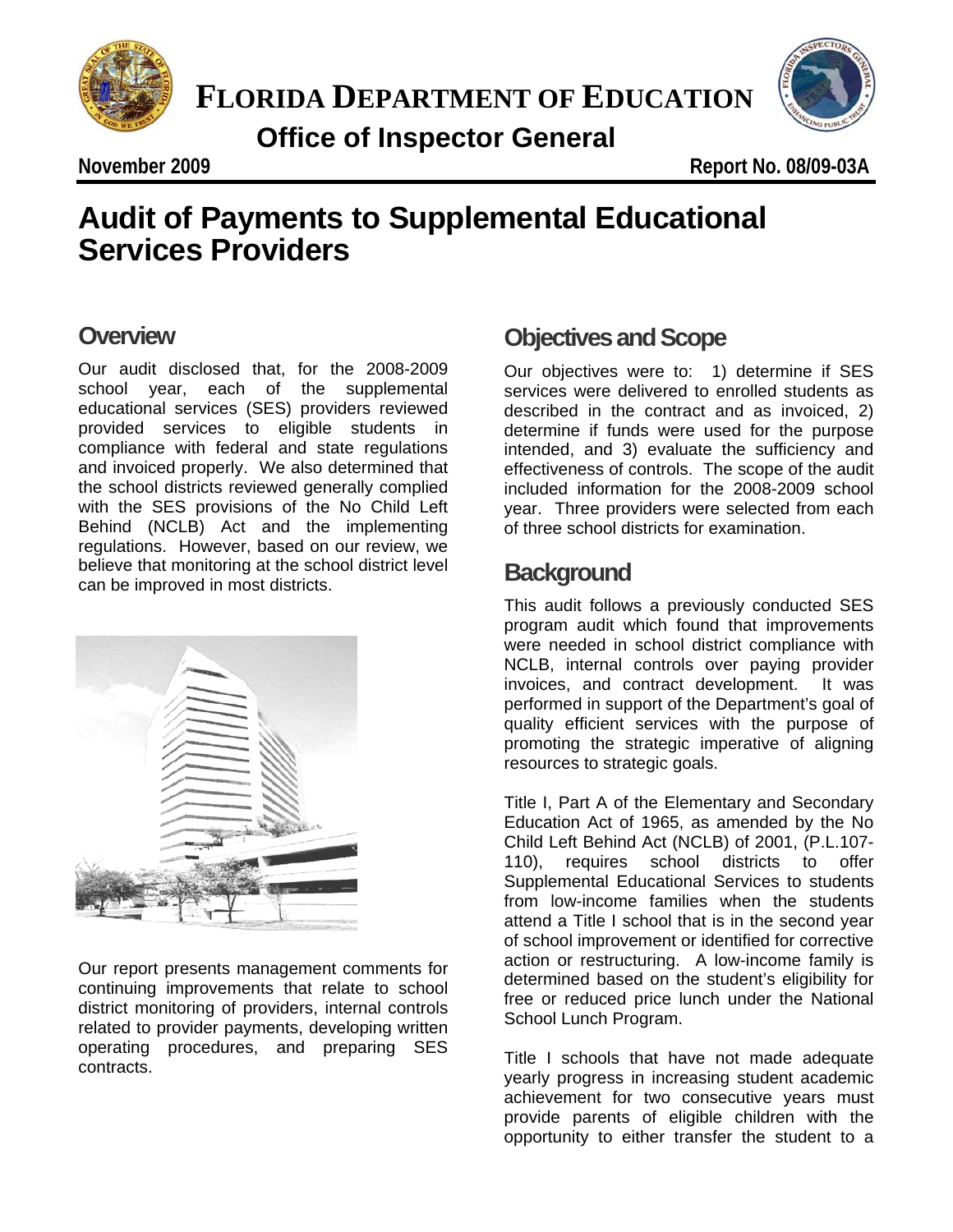better performing school or receive tutoring that is free of charge to the parents.

Supplemental education services consist of tutoring, and other educational interventions that are designed to increase the academic achievement of students. These services are provided in addition to normal instruction during the school day and include subjects such as reading, language arts, and math.

SES providers are approved by the Department and selected by the student's parent or guardian. They provide the services to eligible students under agreements with school districts. The provider delivers tutoring services to the child and reports on the child's progress to the parents and to the school district.

The Department is the state educational agency responsible for administering NCLB, Title I, Part A, approving SES providers, and monitoring the quality and effectiveness of services offered by the approved providers.

## **Methodology**

This audit was conducted in accordance with the *International Standards for the Professional Practice of Internal Auditing*, published by the Institute of Internal Auditors.

We selected a total of nine providers for review from three school districts: Broward (After School Programs, Rocket Learning and Sunshine Supplemental Educational Services); Dade (Club Z In-Home Tutoring, FELC Tutors, Inc., and Huntington Learning Center); and Leon (A to Z In-Home Tutoring, Boys & Girls Club of the Big Bend, and A Stepping Stone to Excellence).

To accomplish our objectives, we reviewed payments made to providers and examined student attendance records and other supporting documentation related to the payments. We interviewed Department and school district staff as well as SES provider representatives. To assess the propriety of the payment process, we tested the accuracy of payments for selected months made to selected SES providers in the

three school districts. The nine providers selected were among the highest paid providers in the state. We also reviewed Student Learning Plans, (SLP) Progress Reports and attendance records from 90 students served by the providers reviewed.

Information was gathered by reviewing procedures and program files, researching federal and state laws, and reviewing selected contract documentation during the audit period. Contract payment processing and contract monitoring also were reviewed. Information regarding SES administration was obtained from Broward, Dade, and Leon. This information was used to evaluate the nature and scope of school district oversight of SES providers.

# **Prior Review by OIG**

The Office of Inspector General previously conducted a program audit that focused on the Department's level of compliance with the federal requirements of Supplemental Educational Services. The report entitled *Audit of Supplemental Educational Services* was issued in June 2009 (report # 08/09-02A).

That audit identified the following issues that were presented to management.

- Certain school districts reviewed did not comply fully with the parental notification provisions of NCLB.
- Certain school districts sampled lacked adequate internal controls over the payment process for provider invoices.
- SES contracts were not in full compliance with NCLB requirements.

In response to our recommendations, the Department has directed school districts to enhance public notification of how the low performing school compares in terms of academic achievement to other schools.

In addition, the Department is working to strengthen its review of school district parent notification letters during the monitoring process.

The Department has also provided guidance to school districts on contract terms for paying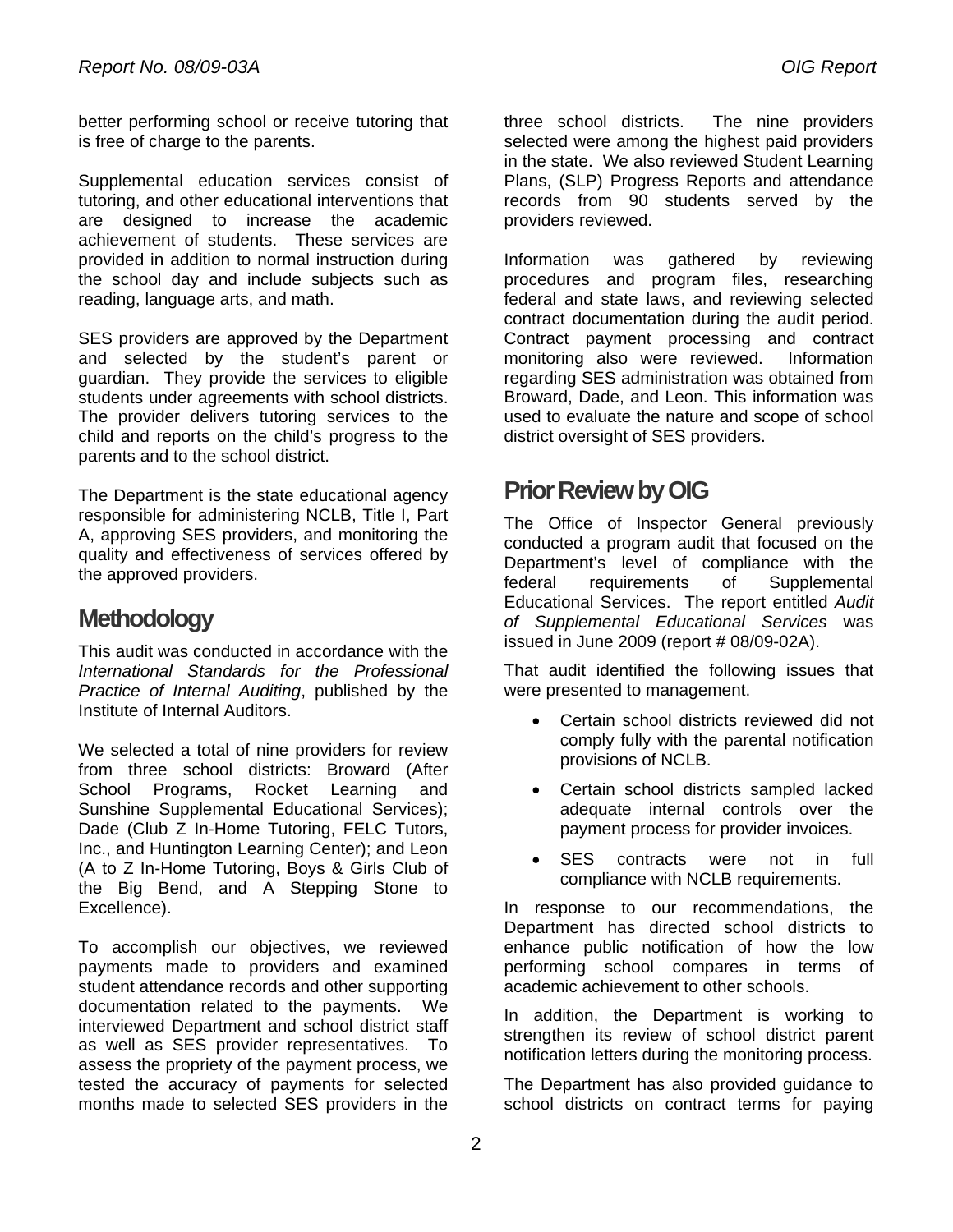providers for services and on the verification of attendance records in its Contract Management Technical Assistance Paper.

We noted conditions related to internal controls over the payment process and contract issues at the school districts visited during the current audit. The following management comments are provided to aid efforts to address these issues with the school districts.

## **Management Comments**

 **Monitoring and Written Operating Procedures**

While we did not find evidence of improper billing, certain internal control elements could be improved in payment processing in two of the three districts reviewed; these controls would provide reasonable assurance that services paid for were received. Control elements identified where improvements are needed were monitoring activities and development of written operating procedures.

School districts should establish strong internal controls to safeguard SES funds and ensure that services paid for are received. Monitoring as a control should be structured and conducted regularly by the districts.

Written procedures are an essential component of the school district's internal control structure that help ensure compliance with federal and state laws, rules, and management directives. They should be routinely reviewed and updated to assist in controlling processes and provide direction to staff. Such procedures provide a training tool for new staff, and continuity and uniformity in operations.

Key processes that written operating procedures should describe include:

- Enrolling students
- Assigning students to providers
- Processing invoices for payment, including signature required for approval
- Reviewing invoices for accuracy
- Verifying student attendance
- Evaluating contractor performance

## Broward School District

Broward conducts limited monitoring which does not provide assurance that SES funds are adequately expended. Broward does not review the student sign-in sheets, which are a vital support for the payment of invoices. Reviewing the student sign-in sheets is a strong control that helps deter inaccurate billings from the SES providers. In addition, Broward does not have written operating procedures for administering the SES program.

## Leon School District

Leon does not have a monitoring system in place to ensure that providers maintain compliance with SES requirements and that services paid for are received. The school district does not conduct monitoring activities, including site visits for the period reviewed. School district representatives attribute this primarily to the lack of staff time available to oversee the SES program. Furthermore, Leon does not have written operating procedures for administering the SES program.

## Miami-Dade School District

Miami-Dade displayed effective monitoring and controls for SES providers and school SES facilitators.

The school district employs part time staff to conduct parent surveys via phone in the evenings. The surveyor verifies student enrollment, attendance, and parent satisfaction with the tutoring received. Further, school district staff conduct monitoring site visits to providers. Technical assistance meetings with providers are held to discuss the use of the online reporting system, preparation of SLPs, and invoices. They also provide individual training for new tutors.

Miami-Dade has a comprehensive SES procedures manual for providers that addresses dual employment disclosure, finger printing and background checking, and invoicing. In addition, Miami-Dade prepared a manual for the school SES facilitator that discusses roles and responsibilities of the facilitator, the use of ID badges by provider employees and monitoring.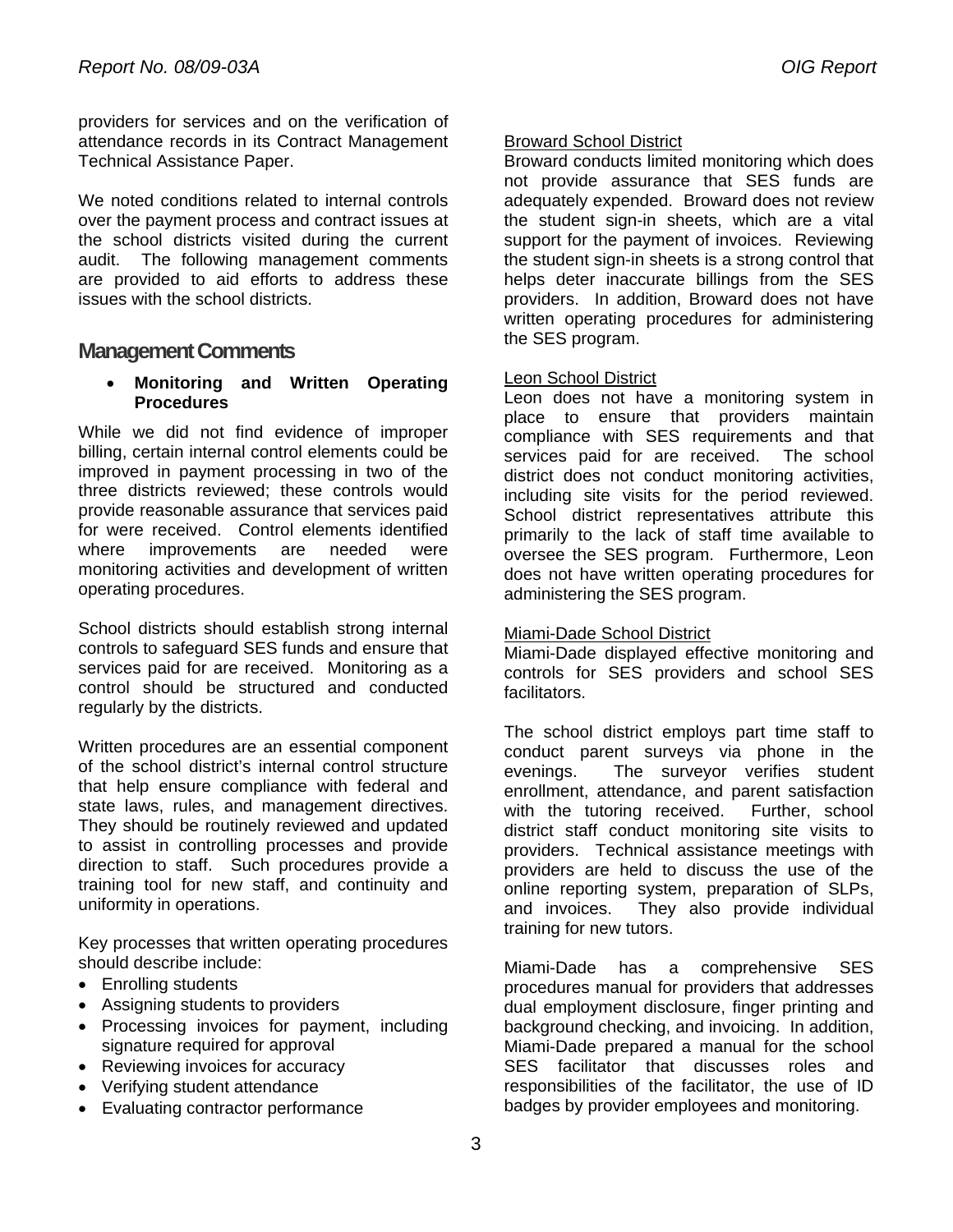We noted that Broward and Leon do not conduct parent satisfaction surveys. Although not required by the Department, these surveys are helpful tools that districts can use to assess the validity and reliability of the information received from providers regarding student attendance.

The Department provides guidance to school districts through technical assistance papers in order to help them maintain compliance with SES requirements. The Department conducts monitoring activities of school districts and providers on a five-year cycle. Ongoing monitoring of the providers by the school districts is essential to ensure that providers remain in compliance with NCLB.

#### **Recommendation s**

The Department should require all school districts to establish and implement monitoring programs and regularly monitor providers. Further, the Department should continue to provide quality technical assistance to encourage school districts to effectively monitor the implementation of the SES requirements.

The Department should encourage school districts to develop written procedures for key processes noted above, as well as other important processes they believe should be formally documented.

## **SES Contracts**

Contracts that the three selected school districts executed with SES providers during the 2008- 2009 school generally complied with the<br>elements required by applicable NCLB elements required by applicable NCLB provisions.

We found that the SES contracts used by Broward and Dade were among the most complete, including the federally required elements in addition to other control safeguards such as marketing requirements and language that prohibits providers from completing SES enrollment forms.

One exception we noted was that SES contracts used by Broward and Leon did not contain an assurance that supplemental educational services will be provided consistent with applicable health, safety, and civil rights laws as required by Section 1116(e)(5(C), NCLB.

The three school districts reviewed do not notify parents of the hourly rate that the providers charge. Since the hourly rates determined the number of tutoring sessions, this information is relevant to parents selecting the best SES provider for their child's needs. Without knowledge of the provider hourly rates or the resulting number of service hours provided based on the rates, the parents were not afforded the opportunity to make a well informed decision on selecting a provider.

The Department has updated its Contract Management Technical Assistance Paper to ensure that all elements are included.

#### **Recommendation**

The Department should continue to require school districts to ensure that their contracts with SES providers contain all elements required by NCLB Section 1116. The Department should consider a contract provision that providers and/or school districts notify parents during the provider selection process of service hours providers are willing to spend on each student based on the fees and funding available per student.

## **Other Observations**

We reviewed samples of Student Learning Plans (SLPs), progress reports and student sign-in sheets for a total of 90 students in Broward, Dade, and Leon school districts. Although we often found the SLPs to be brief with broad language, they did contain the required elements and were consistent with the SES contracts. The SLPs included elements such as the achievement goals, services planned, evaluation, measurement and assessment tools.

Our review, in consultation with the Bureau of Student Assistance, showed that the SLPs and progress reports were adequate for all three school districts.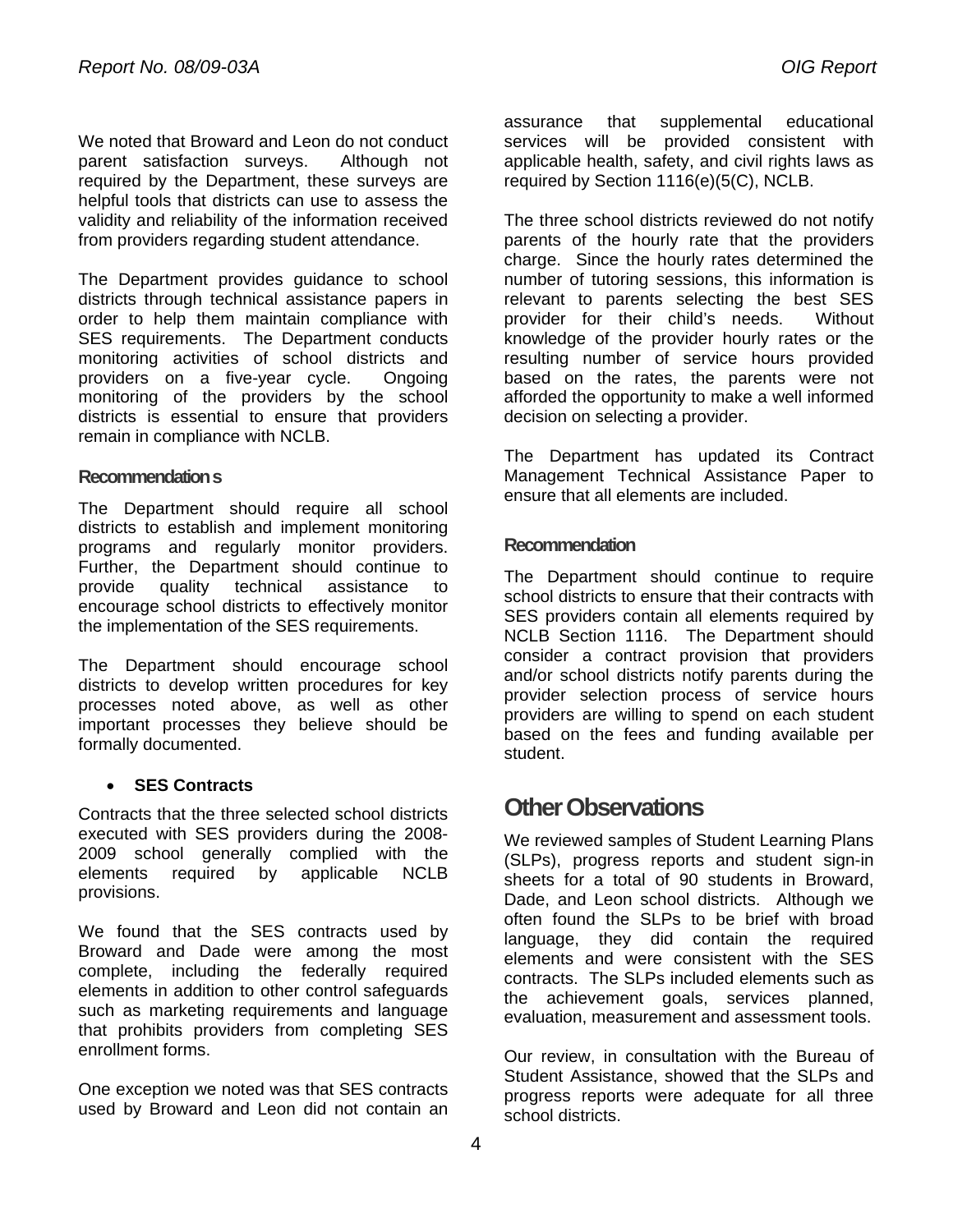assessments to measure increases in student achievement in the subjects tutored. These tests can be useful in obtaining impact data for progress reports, and in providing real-time feedback of SES provider efforts. Such information could improve SES staff decision making regarding the implementation of SES activities throughout the program year.

We compared the hours billed on the invoices with the hours reflected on the student sign-in sheets from October 2008 through May 2009. The dollar amount billed was consistent with student attendance and no deficiencies were noted.

During our meetings with the providers we learned that they are very knowledgeable of SES laws. A large number of the company administrators are current or former educators. The majority of the tutors that they employ are certified teachers while others meet the requirements for paraprofessionals set forth in Section 1119(c) of NCLB.

FELC Tutors conducts pre- and post-tests as well as tutor and parent surveys to evaluate the effectiveness of the program. The provider was able to demonstrate student learning gains in both reading and mathematics from tests conducted. FELC also conducts site visits to verify that services remain in compliance with state and federal requirements.

# **Closing Comments**

The Office of the Inspector General would like to recognize and acknowledge staff in the Bureau of Student Assistance for their assistance during the course of this audit. Our fieldwork was also facilitated by the cooperation and assistance provided by the school districts we visited.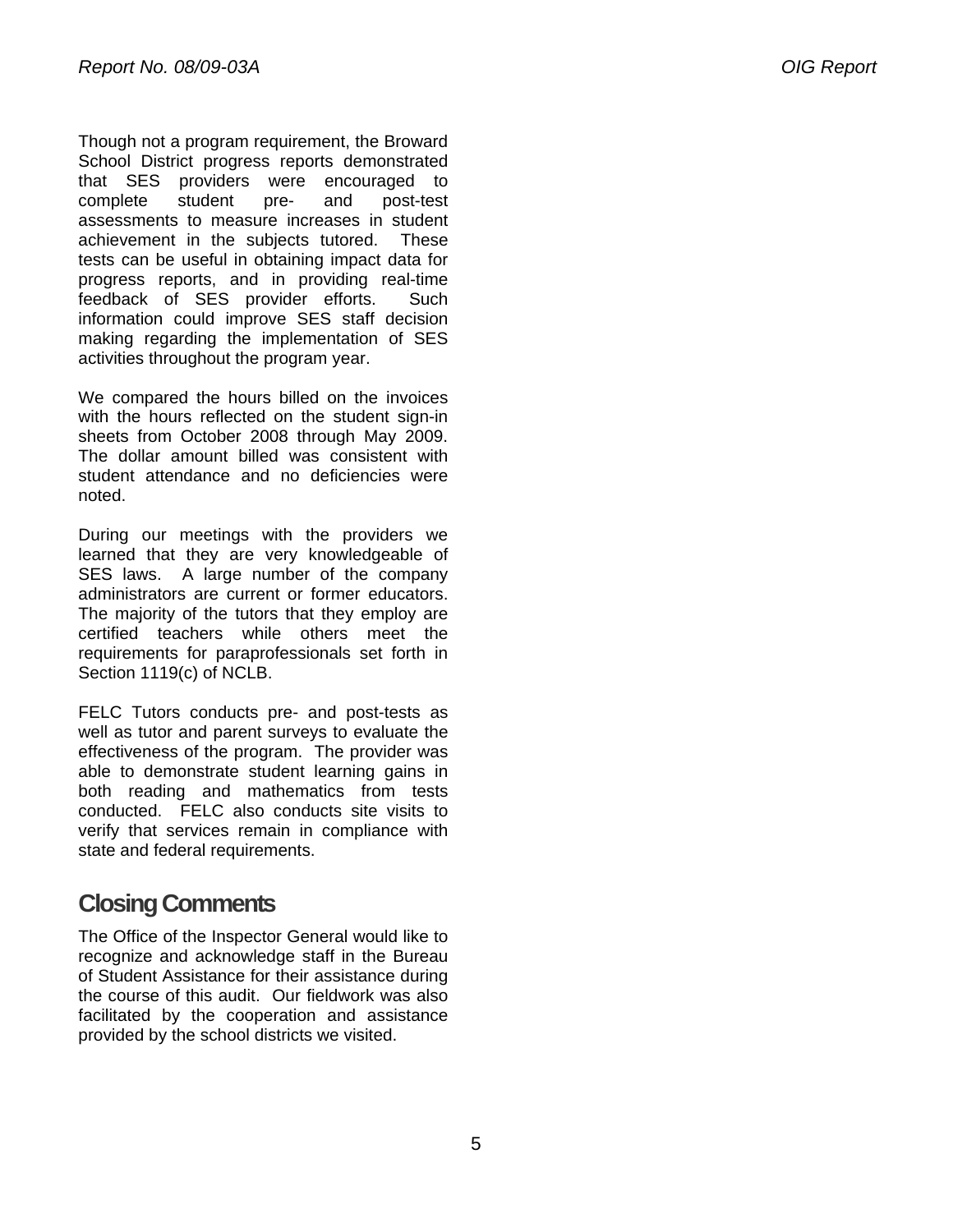# **FLORIDA DEPARTMENT OF EDUCATION**

STATE BOARD OF EDUCATION Dr. Eric J. Smith

*Members*  PETER BOULWARE DR. AKSHAY DESAI **WASHAY DESAI** Florida! ROBERTO MARTiNEZ JOHN R. PADGET KATHLEEN SHANAHAN LINDA K. TAYLOR





## **MEMORANDUM**

| DATE:           | November 13, 2009                                                                |
|-----------------|----------------------------------------------------------------------------------|
| TO:             | Ed Jordan, Inspector General                                                     |
| <b>FROM:</b>    | Dr. Frances Haithcock FIFIRAL                                                    |
| CC:             | Martha Asbury, Nikolai Vitti, Lisa Bacen                                         |
| <b>SUBJECT:</b> | Audit of Payments to Supplemental Educational Services Providers (OIG 08/09-03A) |
|                 |                                                                                  |

This memorandum provides response to your audit of payments to Supplemental Educational Services and the recommendations contained in your report dated September 2009, Audit Number 08/09-03A.

I would like to thank you and the audit staff for working with the Bureau of Student Assistance throughout the audit process. We hope that as a result of your audit recommendations, the changes made in processes and procedures will result in highly effective and efficient delivery of Supplemental Educational Services (SES). Following are the Recommendations and Responses.

### **Monitoring and Written Operating Procedures**

Recommendations: The Department should require all school districts to establish and implement monitoring programs and regularly monitor providers. Further, the Department should continue to provide quality technical assistance to encourage school districts to effectively monitor the implementation of the SES requirements. The Department should encourage school districts to develop written procedures for key processes noted above, as well as other important processes they believe should be formally documented.

The Department agrees that requiring school districts to establish and implement monitoring programs and to regularly monitor providers is integral to ensuring internal controls over the program. The Department will develop a technical assistance document for school districts that outlines the minimum

> DR. FRANCES HAITHCOCK **CHANCELLOR OF PUBLIC SCHOOLS**